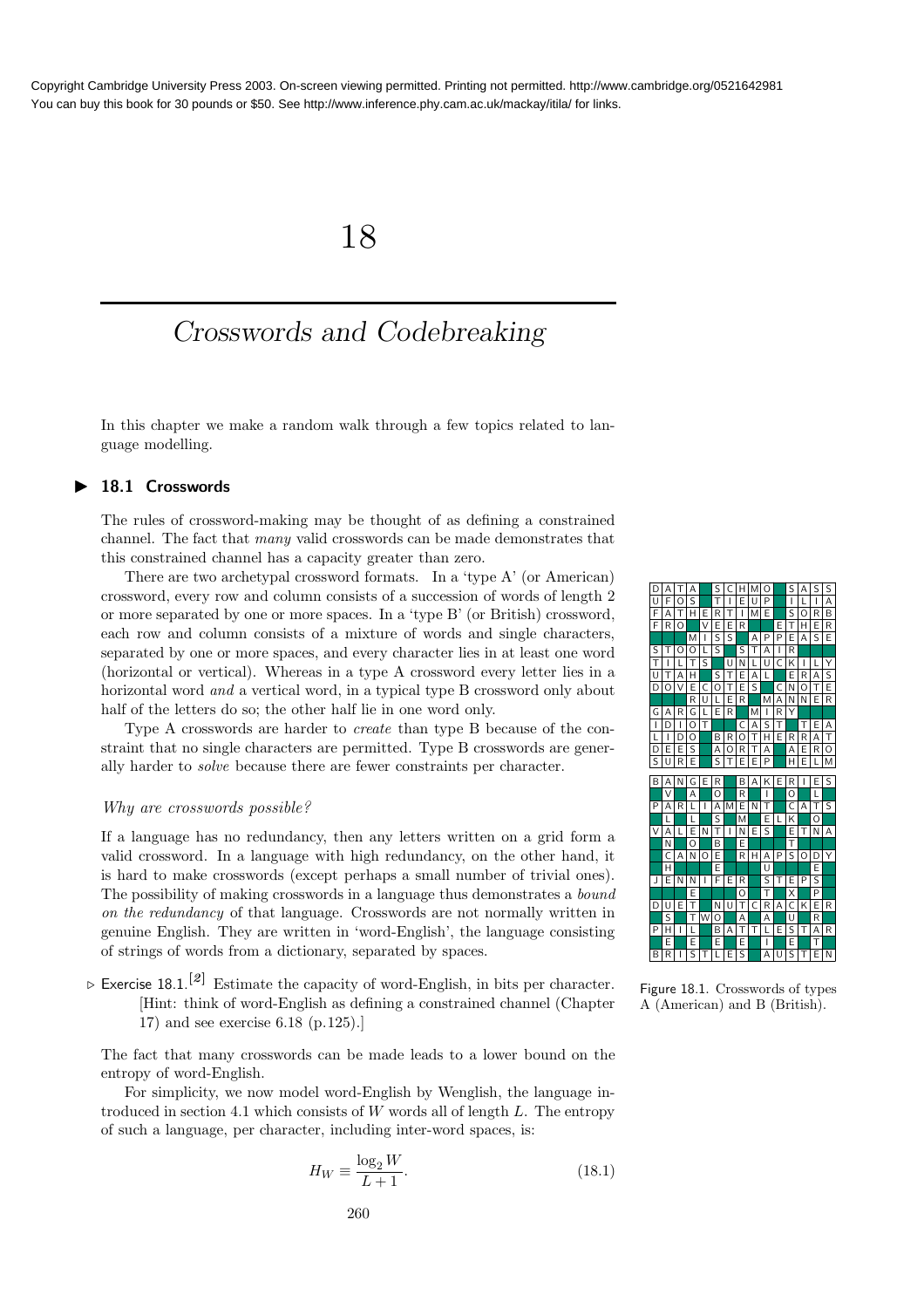Copyright Cambridge University Press 2003. On-screen viewing permitted. Printing not permitted. http://www.cambridge.org/0521642981 You can buy this book for 30 pounds or \$50. See http://www.inference.phy.cam.ac.uk/mackay/itila/ for links.

18.1: Crosswords 261

We'll find that the conclusions we come to depend on the value of  $H_W$  and are not terribly sensitive to the value of L. Consider a large crossword of size S squares in area. Let the number of words be  $f_wS$  and let the number of letter-occupied squares be  $f_1S$ . For typical crosswords of types A and B made of words of length L, the two fractions  $f_w$  and  $f_1$  have roughly the values in table 18.2.

We now estimate how many crosswords there are of size  $S$  using our simple model of Wenglish. We assume that Wenglish is created at random by generating W strings from a monogram (i.e., memoryless) source with entropy  $H_0$ . If, for example, the source used all  $A = 26$  characters with equal probability then  $H_0 = \log_2 A = 4.7$  bits. If instead we use Chapter 2's distribution then the entropy is 4.2. The redundancy of Wenglish stems from two sources: it tends to use some letters more than others; and there are only W words in the dictionary.

Let's now count how many crosswords there are by imagining filling in the squares of a crossword at random using the same distribution that produced the Wenglish dictionary and evaluating the probability that this random scribbling produces valid words in all rows and columns. The total number of typical fillings-in of the  $f_1S$  squares in the crossword that can be made is

$$
|T| = 2^{f_1 S H_0}.\t(18.2)
$$

The probability that one word of length  $L$  is validly filled in is

$$
\beta = \frac{W}{2^{LH_0}},\tag{18.3}
$$

and the probability that the whole crossword, made of  $f_wS$  words, is validly filled in by a single typical in-filling is

$$
\beta^{f_w S}.\tag{18.4}
$$

So the log of the number of valid crosswords of size  $S$  is estimated to be

$$
\log \beta^{f_w S} |T| = S [(f_l - f_w L) H_0 + f_w \log W] \log \beta^{f_w S} |T| \qquad (18.5)
$$

$$
= S [(f_l - f_w L)H_0 + f_w (L+1)H_w]
$$
\n(18.6)

which is an increasing function of S only if

 $f_{\rm{max}}$ 

$$
(f_1 - f_w L)H_0 + f_w (L+1)H_w > 0.
$$
\n(18.7)

So arbitrarily many crosswords can be made only if there's enough words in the Wenglish dictionary that

$$
H_W > \frac{(f_w L - f_1)}{f_w (L + 1)} H_0.
$$
\n(18.8)

Plugging in the values of  $f_1$  and  $f_w$  from previous page, we find the following.

| Crossword type                                                                                       |  |
|------------------------------------------------------------------------------------------------------|--|
| Condition for crosswords $H_W > \frac{1}{2} \frac{L}{L+1} H_0$ $H_W > \frac{1}{4} \frac{L}{L+1} H_0$ |  |

If we set  $H_0 = 4.2$  bits and assume there are  $W = 4000$  words in a normal English-speaker's dictionary, all with length  $L = 5$ , then we find that the condition for crosswords of type B is satisfied, but the condition for crosswords of type A is only just satisfied. This fits with my experience that crosswords of type A usually contain more obscure words.

|       |            | R               |
|-------|------------|-----------------|
| $f_w$ |            |                 |
| $f_1$ | $L+1$<br>L | $L+1$<br>3<br>L |
|       | $L+1$      | $4L+1$          |

Table 18.2. Factors  $f_w$  and  $f_1$  by which the number of words and number of letter-squares respectively are smaller than the total number of squares.